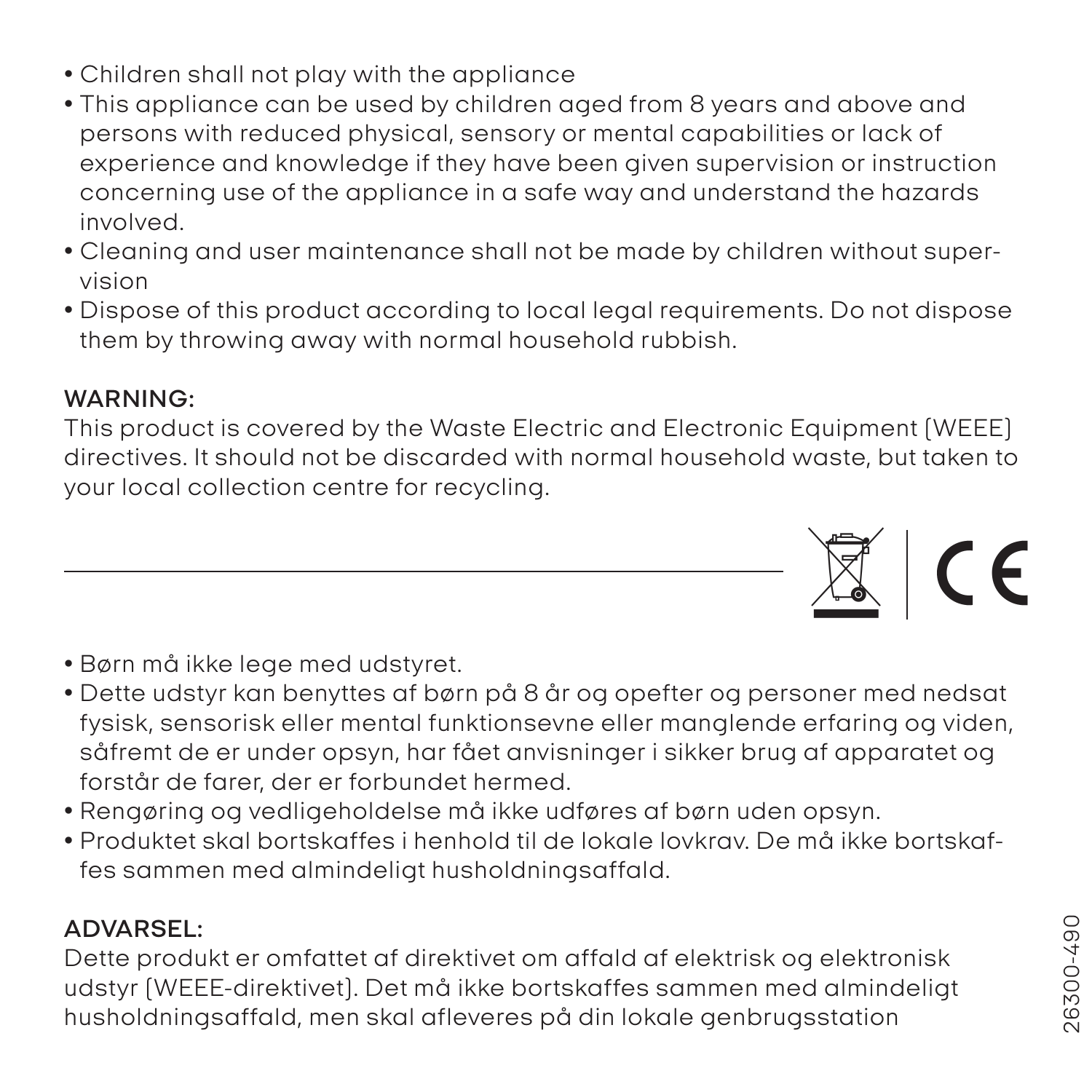## *IN USE*

*Activate the product by pressing the R-logo button once. The lamp will be activated when you see the light from the bulb. This lamp has a high-performance solar panel built in. This function will activate when the R-logo button is pressed and hold for 4 seconds. Solar mode is activated when the lamp has light up once. To turn off the light and solar function, press the R-logo button once and the light will dim and turn off.*

## *ANVENDELSE*

*Produktet tændes ved at trykke på R-logo knappen én gang. Lampen er tændt, når lampen lyser. Denne lampe har et højeffektivt solcellepanel indbygget. Dette vil aktiveres ved at trykke på R-logo knappen i 4 sekunder, til lampen lyser én gang. For at slukke lyset og solcelle-funktionen, trykkes én gang på R-logo knappen.*

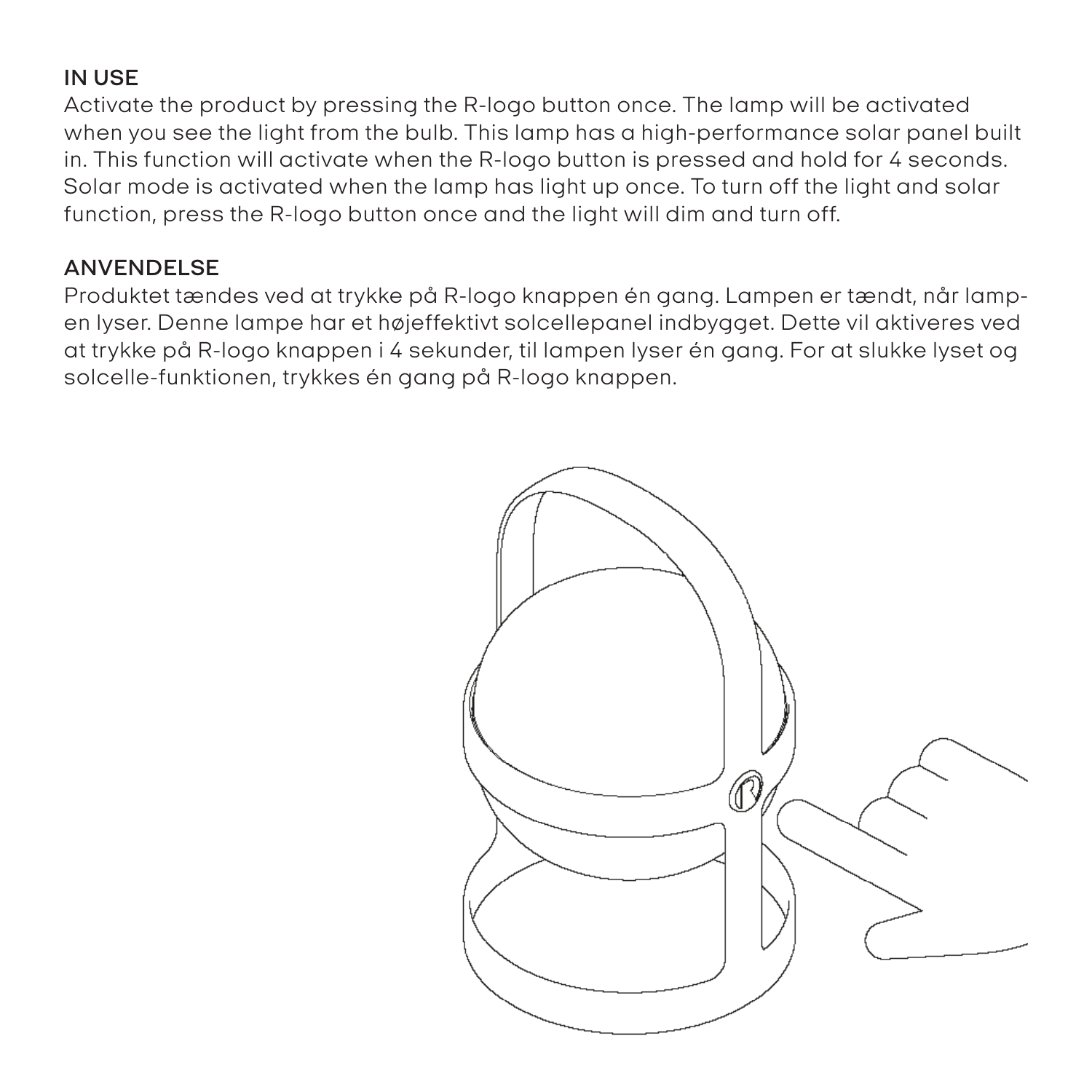## *SOLAR AND USB CHARGING*

*Low battery is indicated by the light will flash up twice. When this light flashes, the product indicate that battery is on 5% capacity and will turn off when reaching 0%. When the Solar Panel is exposed to sunlight, the Panel will recharge battery based on hours exposed to sunlight. To charge the battery, insert the USB cable in the USB port on the side of the lamp and connect the cable to a SELV power supply. When the battery is charging the light below the USB port will show red. When the battery is fully charged, the light will show green. The lamp can be used while charging, however this will extend the required charging time for full capacity.* 

## *SOLCELLE- OG USB-OPLADNING*

*Når batteriet har 5 % strøm tilbage blinker lyset to gange. Når batteriet når 0 % går lampen ud. Solcellepanelet genoplader batteriet, når det er eksponeret for sollys. Lampen oplades ved at indsætte USB-kablet i USB-porten på lampens side og derefter tilsluttes en sikkerhedslavspændingsstrømforsyning (SELV). Når batteriet oplader, lyser lampen under USB-porten rødt. Når batteriet er fuldt opladet, lyser denne lampen grønt. Selve lampen kan benyttes mens den oplader, dog vil dette forlænge opladningstiden.*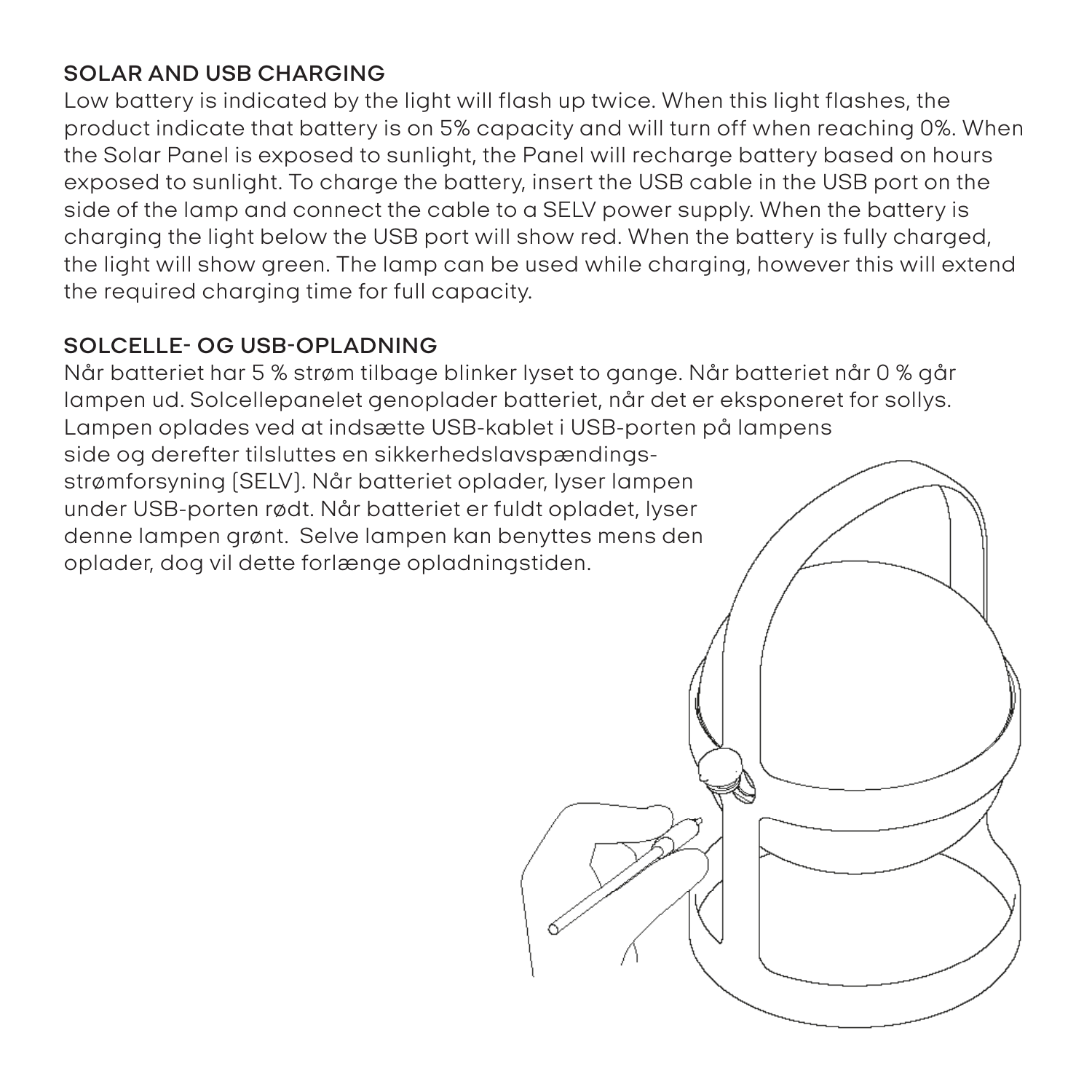

## *SOFT SPOT SOLAR LAMP* S O F T S P O T - LY S L A N T E R N E M E D S O L C E L L E R



# **ROSENDAHL**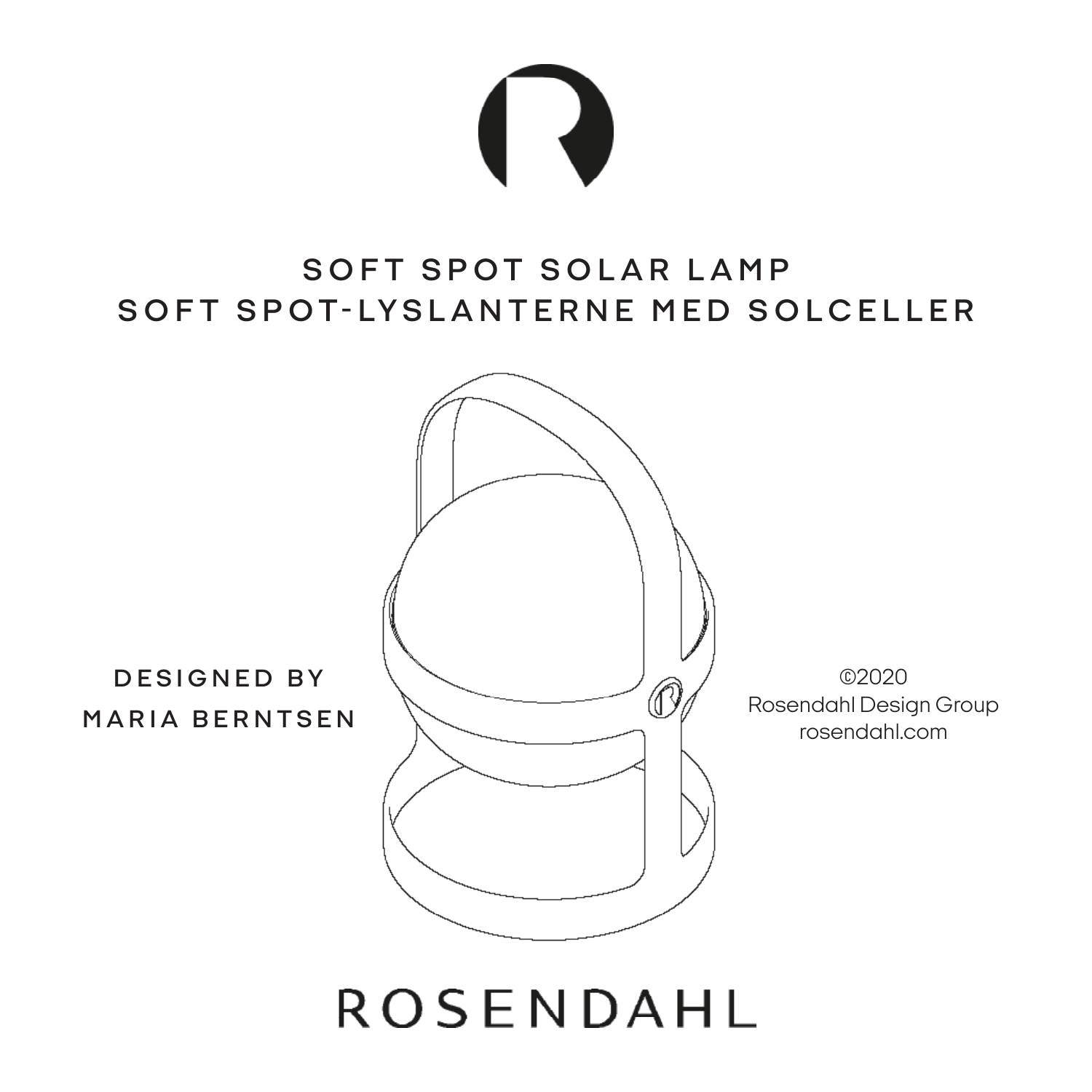## *TECHNICAL DATA*

*This product is supplied with a nonexchangeable SMD LED, a high-performance Solar panel and a rechargeable, high-performance Lithium-ion battery, 3.7V.*

## *ATTENTION*

*Rosendahl A/S will not accept any responsibility for any accidents or injury that occurs due to incorrect use. The product must not be modified in any way and Rosendahl A/S accepts no responsibility for any products that have been modified or tampered with. This lamp is designed for both indoor and outdoor use and Rosendahl A/S recommends that the lamp is not ex-posed to extreme weather conditions. This lamp has an integrated high-performance lithium-ion battery. After 500 charging cycles, it will maintain a capacity of 75% or more. To extend battery life, it is recommended to regularly charge it with Solar function or the supplied USB cable. This lamp has been designed to be used in operation temperatures between -20°C and 45°C. If this lamp is used outside of this ambient temperature range, the battery life may be reduced, and this may affect the lamp's performance.*

## *CARE AND MAINTANCE*

*The product can be cleaned with a soft damp cloth and mild detergent. Do not use solvents and do not use any cleaners with chemicals or harsh abrasives. Ensure that the power supply has been turned off before cleaning the product.*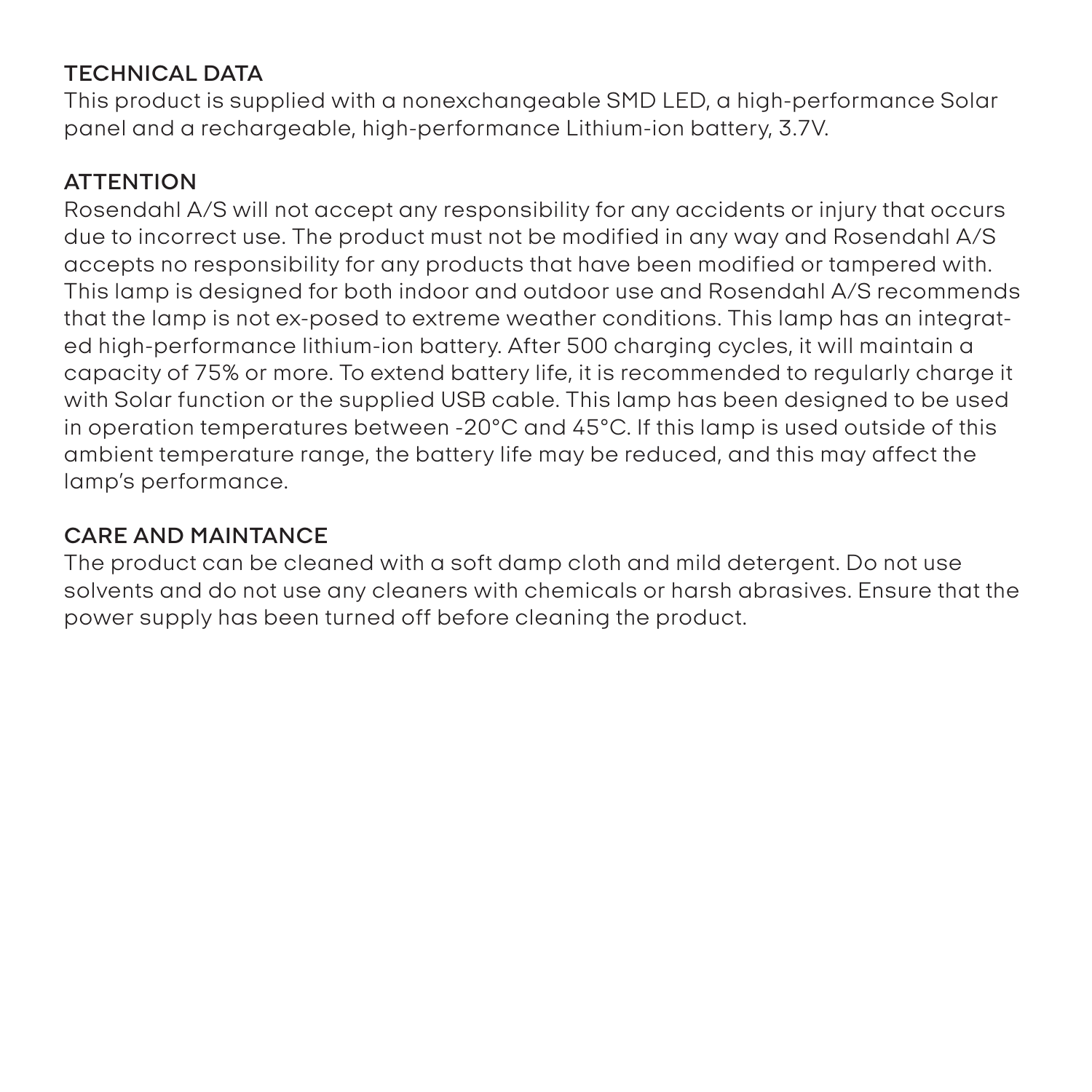*PRODUCT TYPE Solar LED Lamp*

*ENVIRONMENT Indoor | Outdoor* 

#### *DIMENSIONS*

*S: H18,5 x Ø11,5 cm M: H25 x Ø14,5 cm L: H34 x Ø23,5 cm*

## *PRODUCTION PROCESS*

*Lasercut and oxidized steel frame. Body is moulded ABS and PC, buttons are silicon.*

*MATERIALS Steel, ABS and PC, silicone.*

#### *BATTERY*

*S: 4x10440, 3,7V, 300mAh M: 1x18650, 3,7V, 2200 mAh L: 2x18650, 3,7V, 2200 mAh*

## *WEIGHT ITEM (KG)*

*S: 0,5 KG M: 0,95 KG L: 2,1 KG*

#### *VOLTAGE*

*220-240V / 5V DC, 1A*

#### *CHARGING Charge with sunlight or USB cable. Adapter 5V, 1A. Discharge time, depending on intensity. Red/green LED. Green when fully charged. Red when charging. Charging time Solar: 7-12 H. Charging time USB: 100% 2-7 H. 90-95% 1-4 H Discharge time: 13-15 H.*

*LIGHTSOURCE & ENERGY EFFICIENCY CLASS SMD LED (Not exchangeable) 0,5 -1W, LED, A+*

## *LIGHT SPECIFICATION*

*15-80 Lumen 2700 Kelvin Ra | 80+*

## *SOLAR*

*S: 100mA M: 220mA L: 600mA*

#### *CORD MATERIAL AND COLOR PVC, black. For charging only.*

*CORD LENGTH 50 cm*

#### *CLASSIFICATION IP44*

#### *CERTIFICATIONS*

*Following the provision of the LVD of 2014/35/EU ROHS directive 2011/65/EU EN60598-1 EN60598-2-4 EN62493 IEC62471 IEC62031 IEC62133*

#### *CARE INSTRUCTIONS*

*Use a soft damp cloth and mild detergent. Do not use solvents and do not use any cleaners with chemicals or harsh abrasives. Avoid using water to clean the product.*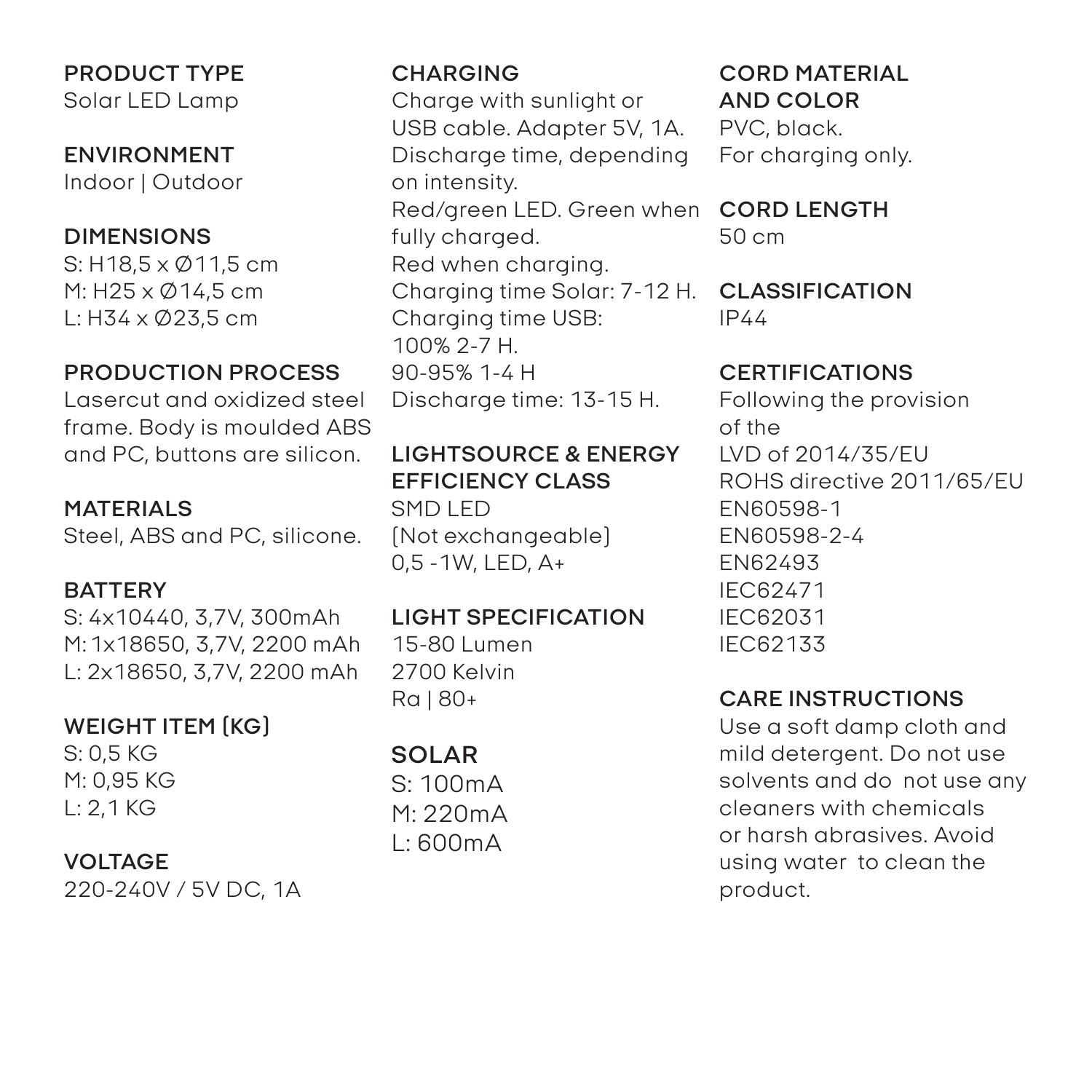## *TEKNISK INFORMATION*

*Produktet er forsynet med en fastmonteret SMD-LED, der ikke kan udskiftes, et højeffektivt solcellepanel og et genopladeligt, højeffektivt litium-ion-batteri, 3.7V.*

## *VÆR OPMÆRKSOM PÅ*

*Rosendahl A/S tager ikke ansvaret for ulykker og skader som følge af fejlagtig brug. Produktet må ikke ændres eller ombygges på nogen måde og Rosendahl A/S tager ikke ansvar for produkter, som er blevet ændret eller ombygget. Denne lampe har et integreret højeffektivt litium-ion-batteri. Det vil bevare mindst 75 % af sin kapacitet efter 500 opladninger. For at forlænge batteriets levetid anbefales det jævnligt at oplade batteriet med solcelle-funktionen eller det medfølgende USB-kabel. Denne lampe er designet til at blive brugt i omgivelser med en temperatur mellem -20°C and 45°C. Benyttes lampen i omgivelser, der er koldere eller varmere end dette, kan det påvirke batterilevetiden og lampens ydeevne.*

## *VEDLIGEHOLDELSE*

*Produktet rengøres med en fugtig klud og et mildt rengøringsmiddel. Brug aldrig opløsningsmidler, rengøringsmidler med kemikalier eller skurepulver til at rengøre produktet. Sørg for at strømforsyningen er slukket før rengøring.*